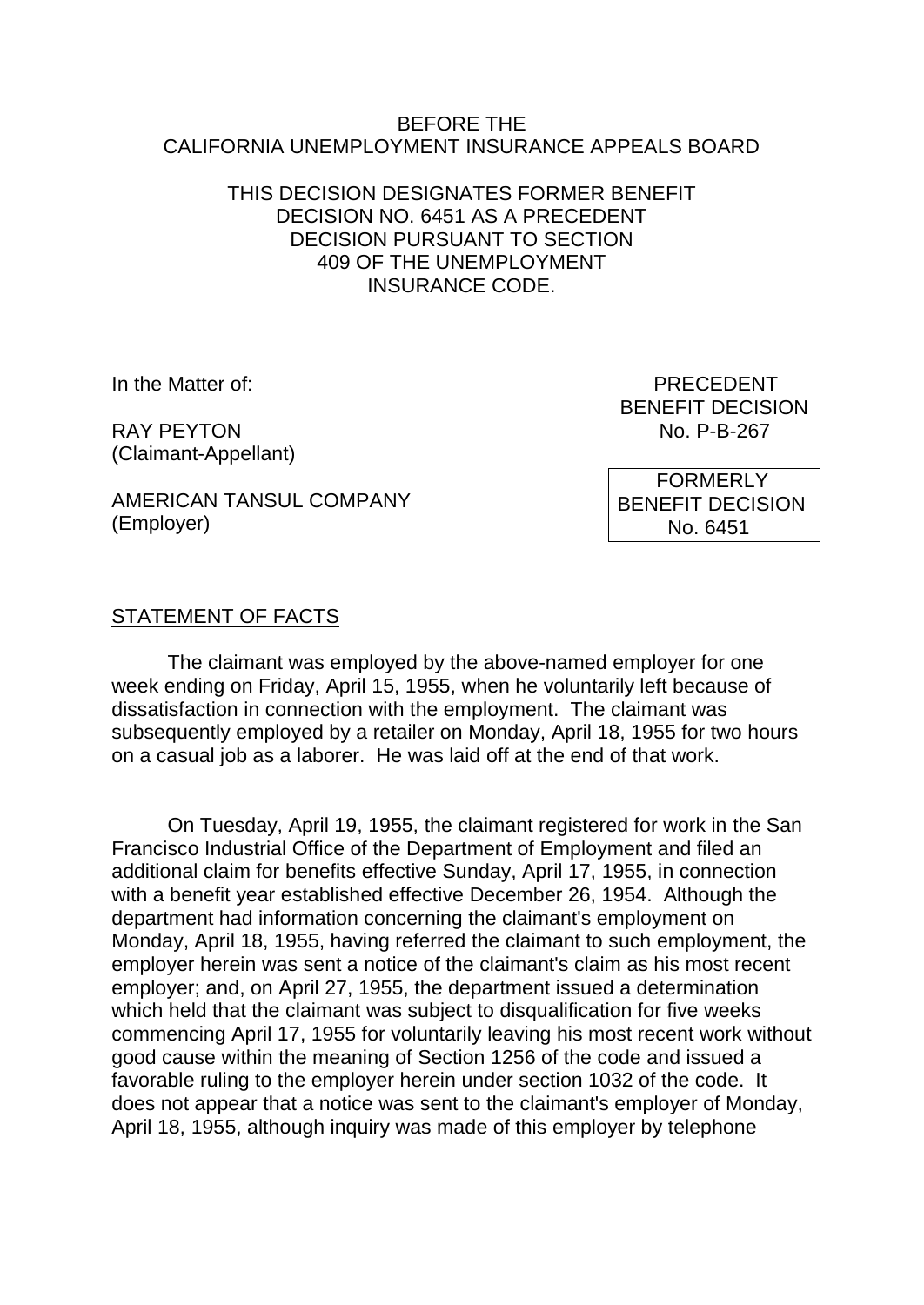concerning the termination of the claimant's employment and to ascertain whether the employment was "covered employment" under the Unemployment Insurance Code. The claimant appealed to a referee who affirmed the determination and ruling of the department; and the claimant then appealed to the Appeals Board.

The question presented to us for consideration is:

Was the claimant's "most recent work" within the meaning of Section 1256 of the code that which he last performed before the effective date of his claim for benefits or that which was last performed between the effective date and the actual date of his filing his claim for benefits?

## REASONS FOR DECISION

Section 1256 of the Unemployment Insurance Code provides in pertinent part as follows:

"1256. An individual is disqualified for unemployment insurance benefits if . . . he left his most recent work voluntarily without good cause . . ." (Emphasis added)

In Benefit Decision No. 4991, in discussing this same provision in the Unemployment Insurance Act, we stated as follows:

"The language used in the above cited section of the Act is clear and unambiguous and provides that a claimant shall be denied benefits only if it is established that he voluntarily left his most recent work without good cause. In this case the evidence discloses that the claimant's position with the employer herein was not his most recent work prior to filing his claim for benefits. In addition the facts show that the causation of the claimant's unemployment in connection with his most recent employment was lack of work. Consequently, we conclude as did the Referee that there is no basis on which to support a conclusion that the claimant should be disqualified from benefits for voluntarily leaving his most recent work without good cause within the meaning of Section 58(a)(1) of the Unemployment Insurance Act."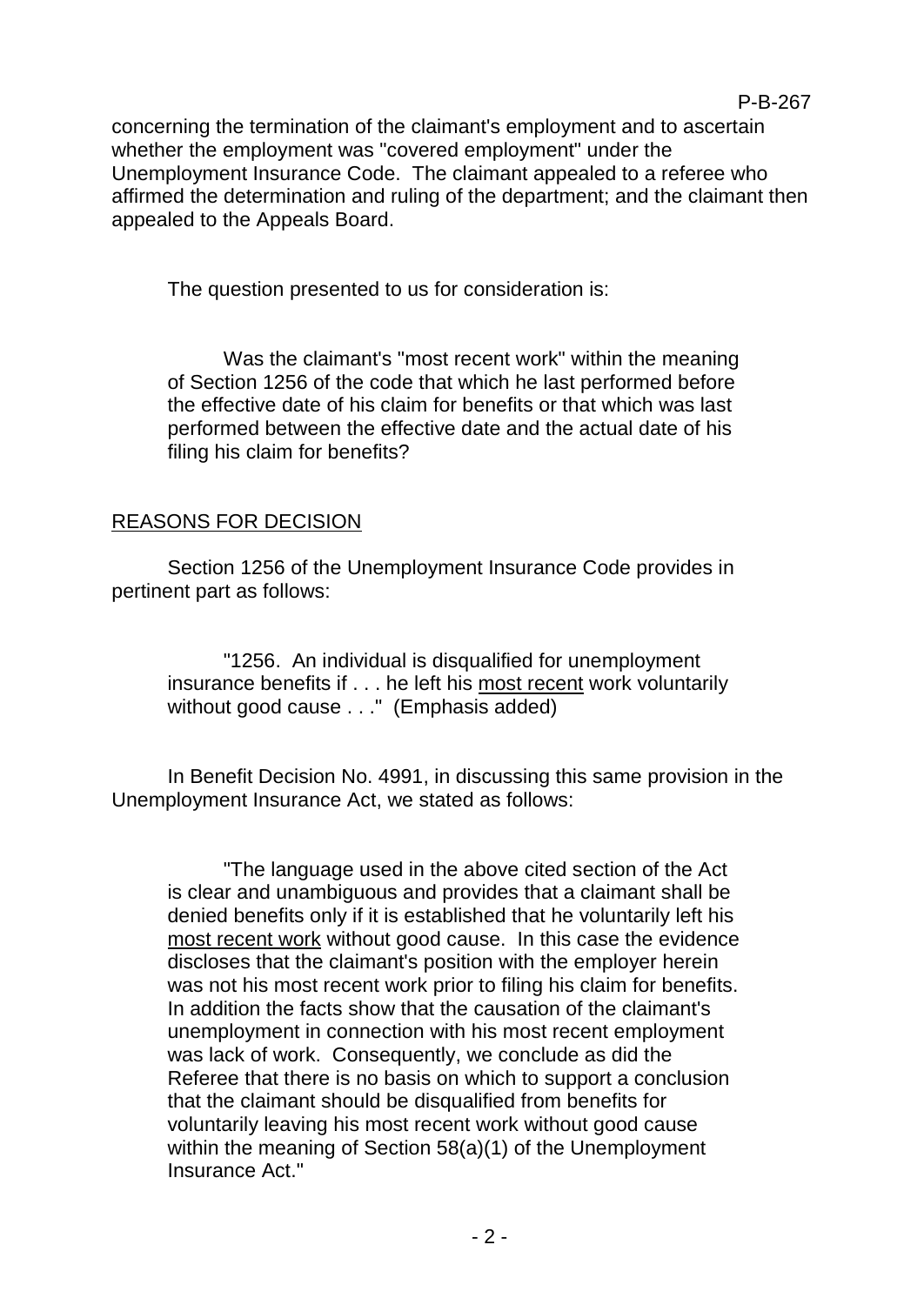We have followed this view with respect to a claimant's "most recent work" without regard to whether that work was covered employment under the code, or casual or temporary in nature, so long as there was an employment relationship (Benefit Decisions Nos. 5236, 5263, 5364, 5697, and 6277). If the regulations of the department provided for the establishment of the claimant's additional claim on a flexible week basis, that is commencing with the date of filing of his claim, there would be no question under our prior decision but that, in the present case, the claimant's casual two-hour employment on Monday was his "most recent work" in connection with the claim filed on Tuesday. However, because of the change from the flexible week to the calendar week, it is necessary for us to decide what effect, if any, this has upon determining a claimant's "most recent work" under Section 1256 of the code.

Under Section 143 of the code, "week" is defined as "a period of seven consecutive days as prescribed by authorized regulation." Under Title 22 of the California Administrative Code, Section 1253-1 provides as follows:

"1253-1. The Term Week Defined. The term 'week' for benefit purposes means the seven consecutive days commencing at 12.01 a.m., Sunday, and ending 12 midnight the following Saturday."

In Benefit Decision No. 6368, we expressed the view that administrative regulations cannot conflict with statutory provisions. It is our opinion that the basic purpose of Section 1256 of the code is to disqualify claimants for reasons which may have caused the period of unemployment in connection with which the claimant is claiming benefits and that this basic purpose may not be subverted by an administrative regulation establishing a different weekly basis for claiming benefits. Therefore, we hold that the claimant's "most recent work" within the meaning of Section 1256 of the code was that which occurred on Monday, April 18, 1955, in connection with his claim filed on Tuesday of that week, even though his last employment prior to the effective date of his claim on a calendar week basis was with the employer herein.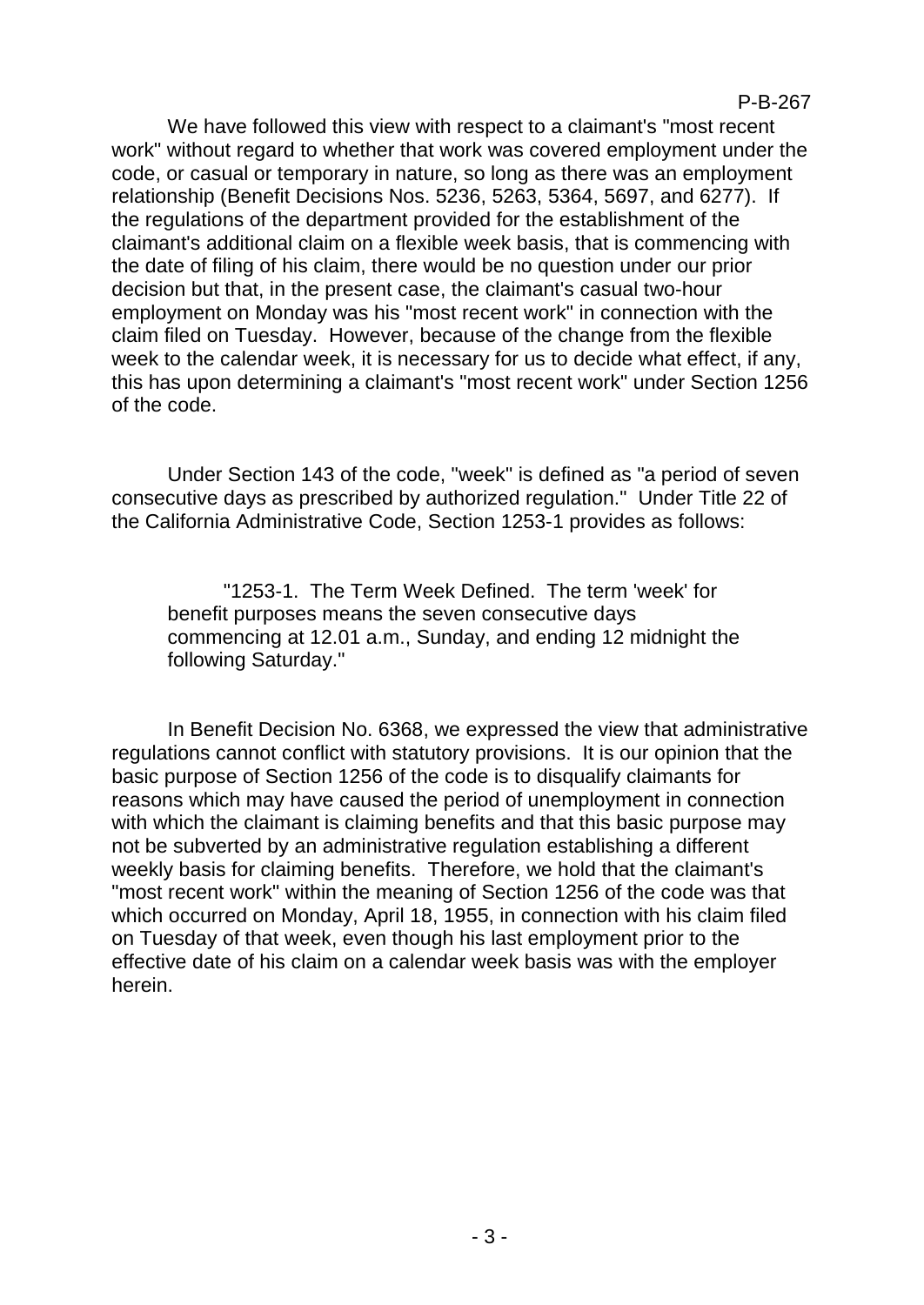Section 1327 of the code provides as follows:

"1327. A notice of the filing of a new or additional claim shall be given to the employing unit by which the claimant was last employed immediately preceding the filing of such claim, and the employing unit shall submit within 10 days after the mailing of such notice any facts then known which may affect the claimant's eligibility for benefits."

Since the employer herein was not the "employing unit by which the claimant was last employed immediately preceding the filing of such claim", it was not entitled to a notice and not entitled to a ruling under Section 1032 of the code unless it was a base period employer, which does not appear from the facts (Benefit Decision No. 6095). Since apparently no notice was given to the actual "employing unit by which the claimant was last employed", to wit: his employer for two hours on Monday, April 18, 1955, the referee's decision and the department's determination and ruling will be set aside and the entire matter returned for appropriate action by the department.

### DECISION

The decision of the referee and the determination and ruling of the department are set aside. The employer herein is not entitled to a ruling. The claimant's last employing unit is entitled to a notice of the filing of the claimant's additional claim under Section 1327 of the code and the claimant is entitled to a new determination of his eligibility for benefits in connection with his most recent work under section 1256 of the code.

Sacramento, California, March 2, 1956.

### CALIFORNIA UNEMPLOYMENT INSURANCE APPEALS BOARD

MICHAEL B. KUNZ, Chairman

GLENN V. WALLS

ARNOLD L. MORSE